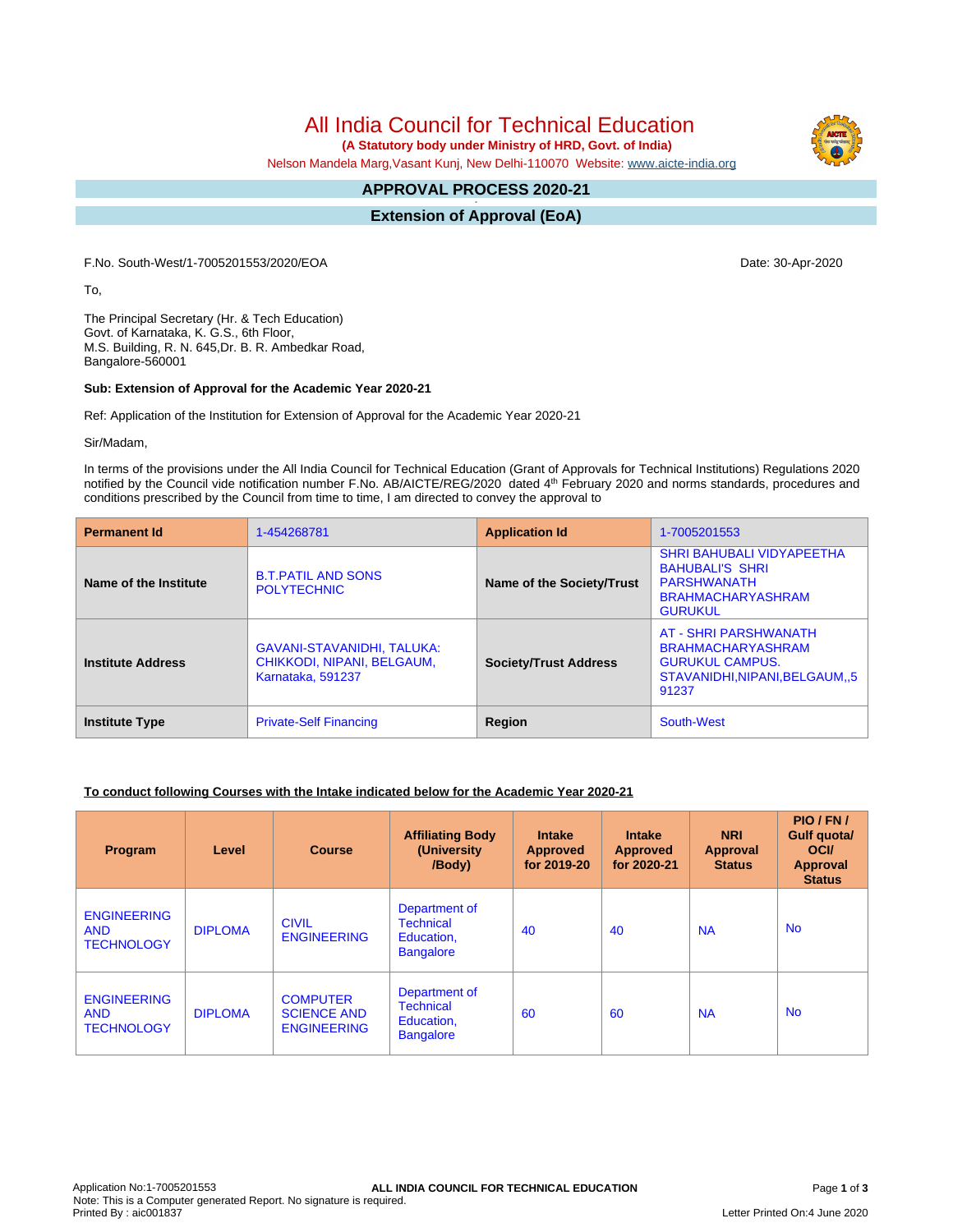| <b>ENGINEERING</b><br><b>AND</b><br><b>TECHNOLOGY</b> | <b>DIPLOMA</b> | <b>ELECTRICAL</b><br><b>AND</b><br><b>ELECTRONICS</b><br><b>ENGINEERING</b> | Department of<br><b>Technical</b><br>Education,<br><b>Bangalore</b> | 60 | 60 | <b>NA</b> | <b>No</b> |
|-------------------------------------------------------|----------------|-----------------------------------------------------------------------------|---------------------------------------------------------------------|----|----|-----------|-----------|
| <b>ENGINEERING</b><br><b>AND</b><br><b>TECHNOLOGY</b> | <b>DIPLOMA</b> | <b>ELECTRONICS</b><br>&<br><b>COMMUNICATIO</b><br><b>N ENGG</b>             | Department of<br><b>Technical</b><br>Education,<br><b>Bangalore</b> | 60 | 60 | <b>NA</b> | <b>No</b> |
| <b>ENGINEERING</b><br><b>AND</b><br><b>TECHNOLOGY</b> | <b>DIPLOMA</b> | <b>MECHANICAL</b><br><b>ENGINEERING</b>                                     | Department of<br><b>Technical</b><br>Education.<br><b>Bangalore</b> | 60 | 60 | <b>NA</b> | <b>No</b> |

#### **It is mandatory to comply with all the essential requirements as given in APH 2020-21 (Appendix 6)**

## **Important Instructions**

- 1. The State Government/ UT/ Directorate of Technical Education/ Directorate of Medical Education shall ensure that 10% of reservation for Economically Weaker Section (EWS) as per the reservation policy for admission, operational from the Academic year 2020-21 is implemented without affecting the reservation percentages of SC/ ST/ OBC/ General. However, this would not be applicable in the case of Minority Institutions referred to the Clause (1) of Article 30 of Constitution of India. Such Institution shall be permitted to increase in annual permitted strength over a maximum period of two years beginning with the Academic Year 2020-21
- 2. The Institution offering courses earlier in the Regular Shift, First Shift, Second Shift/Part Time now amalgamated as total intake shall have to fulfil all facilities such as Infrastructure, Faculty and other requirements as per the norms specified in the Approval Process Handbook 2020-21 for the Total Approved Intake. Further, the Institutions Deemed to be Universities/ Institutions having Accreditation/ Autonomy status shall have to maintain the Faculty: Student ratio as specified in the Approval Process Handbook. All such Institutions/ Universities shall have to create the necessary Faculty, Infrastructure and other facilities WITHIN 2 YEARS to fulfil the norms based on the Affidavit submitted to AICTE.
- 3. In case of any differences in content in this Computer generated Extension of Approval Letter, the content/information as approved by the Executive Council / General Council as available on the record of AICTE shall be final and binding.
- 4. Strict compliance of Anti-Ragging Regulation: Approval is subject to strict compliance of provisions made in AICTE Regulation notified vide F. No. 373/Legal/AICTE/2009 dated July 1, 2009 for Prevention and Prohibition of Ragging in Technical Institutions. In case Institution fails to take adequate steps to Prevent Ragging or fails to act in accordance with AICTE Regulation or fails to punish perpetrators or incidents of Ragging, it will be liable to take any action as defined under clause 9(4) of the said Regulation.

**Prof.Rajive Kumar Member Secretary, AICTE**

Copy to:

- **1. The Director Of Technical Education\*\*, Karnataka**
- **2. The Principal / Director,** B.T.PATIL AND SONS POLYTECHNIC Gavani-Stavanidhi, Taluka: Chikkodi, Nipani,Belgaum, Karnataka,591237